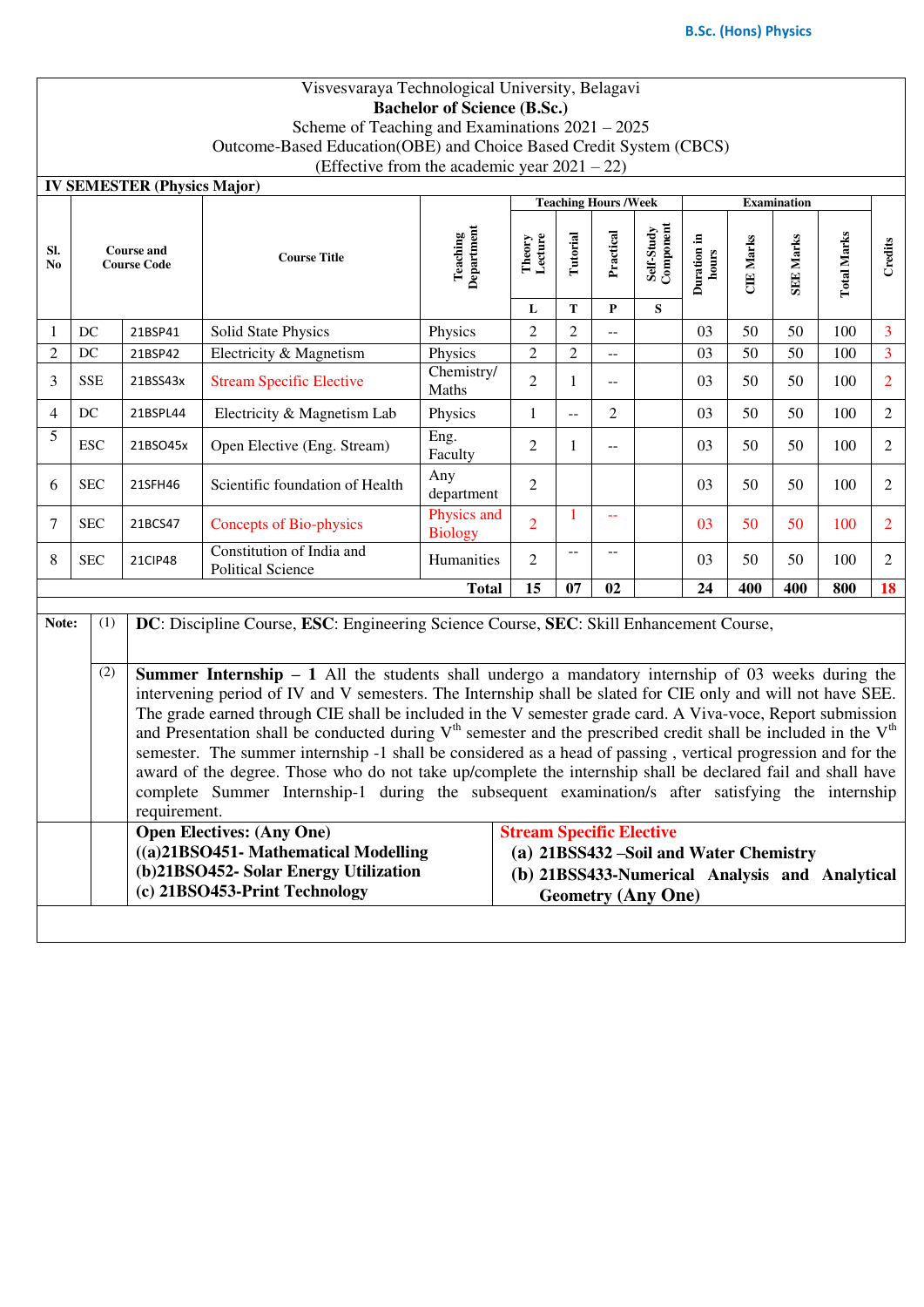#### Visvesvaraya Technological University, Belagavi **Bachelor of Science (B.Sc.)** Scheme of Teaching and Examinations 2021 – 2025 Outcome-Based Education(OBE) and Choice Based Credit System (CBCS) (Effective from the academic year  $2021 - 22$ )

|           | <b>V SEMESTER (Physics Major)</b><br><b>Examination</b>                                                   |                                                                                                                                                                                                                                      |                                                                                                                                                                                                                                     |                               |                                              |                                           |                              |                                                   |                      |                  |                  |                    |                |  |  |  |
|-----------|-----------------------------------------------------------------------------------------------------------|--------------------------------------------------------------------------------------------------------------------------------------------------------------------------------------------------------------------------------------|-------------------------------------------------------------------------------------------------------------------------------------------------------------------------------------------------------------------------------------|-------------------------------|----------------------------------------------|-------------------------------------------|------------------------------|---------------------------------------------------|----------------------|------------------|------------------|--------------------|----------------|--|--|--|
|           |                                                                                                           |                                                                                                                                                                                                                                      |                                                                                                                                                                                                                                     |                               |                                              |                                           | <b>Teaching Hours /Week</b>  |                                                   |                      |                  |                  |                    |                |  |  |  |
| SI.<br>No | <b>Course and</b><br><b>Course Code</b>                                                                   |                                                                                                                                                                                                                                      | <b>Course Title</b>                                                                                                                                                                                                                 | <b>Teaching</b><br>Department | Theory<br>Lecture                            | Tutorial                                  | Practical                    | Self-Study<br>Component                           | Duration in<br>hours | <b>CIE Marks</b> | <b>SEE Marks</b> | <b>Total Marks</b> | Credits        |  |  |  |
|           |                                                                                                           |                                                                                                                                                                                                                                      |                                                                                                                                                                                                                                     |                               | L                                            | T                                         | P                            | S                                                 |                      |                  |                  |                    |                |  |  |  |
| 1         | DC                                                                                                        | 21BSP51                                                                                                                                                                                                                              | Semiconductor<br>Physics                                                                                                                                                                                                            | Physics                       | $\overline{c}$                               | 2                                         | $-$                          |                                                   | 03                   | 50               | 50               | 100                | 3              |  |  |  |
| 2         | DC                                                                                                        | 21BSP52                                                                                                                                                                                                                              | Atomic & Molecular<br>Spectroscopy                                                                                                                                                                                                  | Physics                       | $\mathfrak{2}$                               | $\overline{2}$                            | $-$                          |                                                   | 03                   | 50               | 50               | 100                | 3              |  |  |  |
| 3         | <b>SSE</b>                                                                                                | 21BSS53x                                                                                                                                                                                                                             | <b>Stream Specific</b><br>Elective                                                                                                                                                                                                  | Chemistry/ Maths              | $\overline{2}$                               | $\mathbf{1}$                              | $-$                          |                                                   | 03                   | 50               | 50               | 100                | $\overline{2}$ |  |  |  |
| 4         | DC                                                                                                        | 21BSPL54                                                                                                                                                                                                                             | Atomic & Molecular<br>and Semiconductor<br>Physics Lab                                                                                                                                                                              | Physics                       | 1                                            | $\overline{\phantom{m}}$                  | 2                            |                                                   | 03                   | 50               | 50               | 100                | 2              |  |  |  |
| 5         | <b>ESC</b>                                                                                                | 21BSO55x                                                                                                                                                                                                                             | Open Elective (Engg.<br>Stream)                                                                                                                                                                                                     | Any Stream                    | $\overline{2}$                               | $\mathrel{{-}\mathrel{{-}}\mathrel{{-}}}$ |                              |                                                   | 03                   | 50               | 50               | 100                | 2              |  |  |  |
| 6         | <b>OEC</b>                                                                                                | 21BSO561                                                                                                                                                                                                                             | Indian History                                                                                                                                                                                                                      | Humanities.                   | $\overline{2}$                               |                                           |                              | 03                                                |                      | 50               | 50               | 100                | 2              |  |  |  |
|           |                                                                                                           | 21BSO562                                                                                                                                                                                                                             | Economics                                                                                                                                                                                                                           |                               |                                              | $-\,-$                                    |                              |                                                   |                      |                  |                  |                    |                |  |  |  |
| 7         | <b>AEC</b>                                                                                                | 21BRM57                                                                                                                                                                                                                              | Research<br>Methodology                                                                                                                                                                                                             | P/C/M.                        | $\overline{c}$                               | $-$                                       | --                           |                                                   | 03                   | 50               | 50               | 100                | 2              |  |  |  |
| 8         | <b>INT</b>                                                                                                | 21INT58                                                                                                                                                                                                                              | Summer Internship-1<br>(Inter/Intra Research<br>Internship)                                                                                                                                                                         | IV and V semester             | Completed during the intervening vacation of |                                           |                              |                                                   | 03                   | 100              | $---$            | 100                | 2              |  |  |  |
| 9         | DC                                                                                                        | 21BSPR59                                                                                                                                                                                                                             | Research project1,<br>Phase-1                                                                                                                                                                                                       | Physics/<br>Multidisciplinary |                                              | $2*$                                      | --                           |                                                   | 02                   | 50               | $\overline{a}$   | 50                 |                |  |  |  |
|           |                                                                                                           |                                                                                                                                                                                                                                      |                                                                                                                                                                                                                                     | <b>Total</b>                  | 13                                           | 06                                        | 02                           |                                                   | 26                   | 450              | 400              | 850                | 18             |  |  |  |
|           |                                                                                                           |                                                                                                                                                                                                                                      |                                                                                                                                                                                                                                     |                               |                                              |                                           |                              |                                                   |                      |                  |                  |                    |                |  |  |  |
| Note:     | (1)                                                                                                       |                                                                                                                                                                                                                                      | DC: Discipline Course, SSE: Stream Specific Elective ESC: Eng. Science Course, OEC: Open elective                                                                                                                                   |                               |                                              |                                           |                              |                                                   |                      |                  |                  |                    |                |  |  |  |
|           |                                                                                                           |                                                                                                                                                                                                                                      | Course, AEC: Ability Enhancement Course, INT: Internship .SEC: Skill Enhancement Course                                                                                                                                             |                               |                                              |                                           |                              |                                                   |                      |                  |                  |                    |                |  |  |  |
|           |                                                                                                           |                                                                                                                                                                                                                                      | *Refers to contact hours between student and guide.                                                                                                                                                                                 |                               |                                              |                                           |                              |                                                   |                      |                  |                  |                    |                |  |  |  |
|           | (2)                                                                                                       |                                                                                                                                                                                                                                      | <b>Research Project 1, Phase - 1:</b> All the students admitted shall have to undergo a phase1of mandatory                                                                                                                          |                               |                                              |                                           |                              |                                                   |                      |                  |                  |                    |                |  |  |  |
|           |                                                                                                           |                                                                                                                                                                                                                                      | Research project 1 during the $Vth$ Semester. In Phase-1 the students are required to submit the title, synopsis,<br>Literature Survey and work plan. Based on the ability/abilities of student/students and the recommendations of |                               |                                              |                                           |                              |                                                   |                      |                  |                  |                    |                |  |  |  |
|           |                                                                                                           |                                                                                                                                                                                                                                      |                                                                                                                                                                                                                                     |                               |                                              |                                           |                              |                                                   |                      |                  |                  |                    |                |  |  |  |
|           |                                                                                                           | the mentor, a single discipline or a multidisciplinary research project 1 can be assigned to an individual student<br>or to a group having not more than 4 students. The project is a laboratory-oriented course that will provide a |                                                                                                                                                                                                                                     |                               |                                              |                                           |                              |                                                   |                      |                  |                  |                    |                |  |  |  |
|           | platform to students to enhance their practical knowledge and skills by the development of small systems/ |                                                                                                                                                                                                                                      |                                                                                                                                                                                                                                     |                               |                                              |                                           |                              |                                                   |                      |                  |                  |                    |                |  |  |  |
|           |                                                                                                           | applications.                                                                                                                                                                                                                        |                                                                                                                                                                                                                                     |                               |                                              |                                           |                              |                                                   |                      |                  |                  |                    |                |  |  |  |
|           | (3)                                                                                                       |                                                                                                                                                                                                                                      | <b>Open Electives in Engineering Stream</b>                                                                                                                                                                                         |                               | <b>Stream Specific Elective</b>              |                                           |                              |                                                   |                      |                  |                  |                    |                |  |  |  |
|           |                                                                                                           |                                                                                                                                                                                                                                      | (a)21BSO551-Concepts of Cyber Security                                                                                                                                                                                              |                               |                                              |                                           |                              | (a) 21BSS532 Geo Chemistry.                       |                      |                  |                  |                    |                |  |  |  |
|           |                                                                                                           |                                                                                                                                                                                                                                      | (b) 21BSO552-Data Science                                                                                                                                                                                                           |                               |                                              |                                           |                              | (b) 21BSS533-Infinite Series Fourier analysis and |                      |                  |                  |                    |                |  |  |  |
|           |                                                                                                           | (c) 21BSO553- Food and Nutrition (Any One)                                                                                                                                                                                           |                                                                                                                                                                                                                                     |                               |                                              |                                           | <b>Transforms.</b> (Any One) |                                                   |                      |                  |                  |                    |                |  |  |  |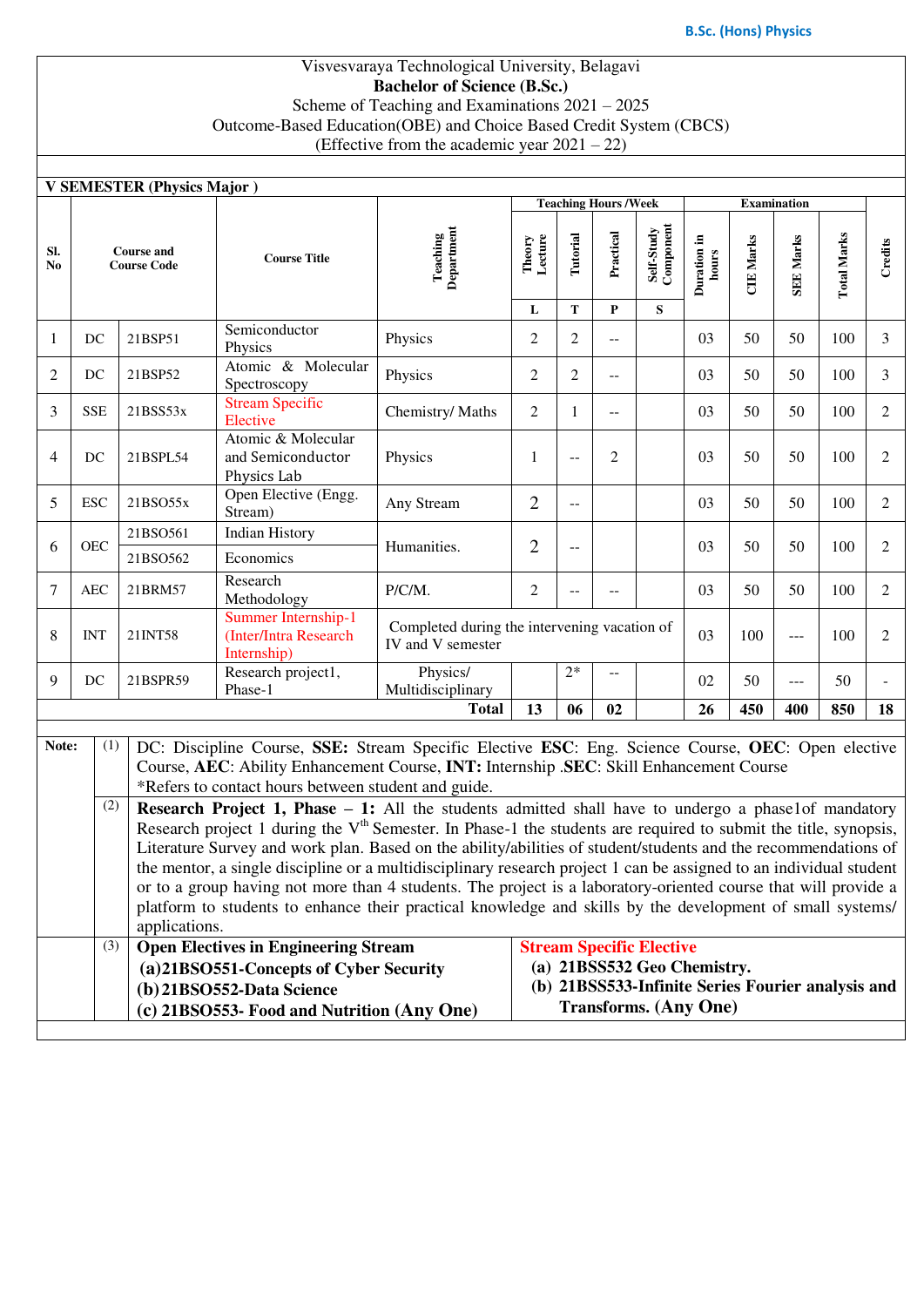# Visvesvaraya Technological University, Belagavi **Bachelor of Science (B.Sc.)**

Scheme of Teaching and Examinations 2021 – 2025 Outcome-Based Education(OBE) and Choice Based Credit System (CBCS)

(Effective from the academic year  $2021 - 22$ )

**VI SEMESTER (Physics Mo.)** 

| VI SEMESTER (Physics Major) |                                                                       |     |                                   |                                                                                                                                                                                                                                          |                        |                     |                          | <b>Teaching Hours /Week</b> |                         |                      |                  | <b>Examination</b> |                    |                |
|-----------------------------|-----------------------------------------------------------------------|-----|-----------------------------------|------------------------------------------------------------------------------------------------------------------------------------------------------------------------------------------------------------------------------------------|------------------------|---------------------|--------------------------|-----------------------------|-------------------------|----------------------|------------------|--------------------|--------------------|----------------|
| Sl.<br>N <sub>0</sub>       | <b>Course and</b><br><b>Course Code</b>                               |     |                                   | <b>Course Title</b>                                                                                                                                                                                                                      | Teaching<br>Department | Theory<br>Lecture   | Tutorial                 | Practical                   | Self-Study<br>Component | Duration in<br>hours | <b>CIE Marks</b> | <b>SEE Marks</b>   | <b>Total Marks</b> | Credits        |
|                             |                                                                       |     |                                   |                                                                                                                                                                                                                                          |                        | L<br>$\overline{2}$ | ${\bf T}$                | $\bf{P}$                    | S                       |                      |                  |                    |                    |                |
| 1                           | DC                                                                    |     | 21BSP61<br>Electronics<br>Physics |                                                                                                                                                                                                                                          |                        |                     | $\overline{2}$           | $-$                         |                         | 03                   | 50               | 50                 | 100                | $\mathfrak{Z}$ |
| $\overline{2}$              | DC                                                                    |     | 21BSP62                           | <b>Nuclear Physics</b>                                                                                                                                                                                                                   | Physics                | $\overline{2}$      | $\overline{2}$           | $\overline{\phantom{a}}$    |                         | $\overline{03}$      | 50               | $\overline{50}$    | $\overline{100}$   | $\overline{3}$ |
| 3                           | DC                                                                    |     | 21BSPL63                          | Electronics and<br>Nuclear Lab                                                                                                                                                                                                           | Physics                | $\mathbf{1}$        | $\overline{\phantom{a}}$ | 2                           |                         | 03                   | 50               | 50                 | 100                | $\overline{2}$ |
| $\overline{4}$              | <b>DSE</b>                                                            |     | 21BSP641                          | Physics of Nano<br>materials                                                                                                                                                                                                             | Physics                | $\mathbf{2}$        | $\mathbf{1}$             |                             |                         | 03                   | 50               | 50                 | 100                | 2              |
|                             |                                                                       |     | 21BSP642                          | Astrophysics                                                                                                                                                                                                                             |                        |                     |                          |                             |                         |                      |                  |                    |                    |                |
| 5                           | <b>Stream Specific</b><br><b>SSE</b><br>21BSS65x<br>Elective          |     | Chemistry/<br>Maths               | $\overline{2}$                                                                                                                                                                                                                           | $\mathbf{1}$           |                     |                          | 03                          | 50                      | 50                   | 100              | $\overline{2}$     |                    |                |
|                             |                                                                       |     | 21BSO661                          | Sociology                                                                                                                                                                                                                                |                        |                     |                          |                             |                         |                      |                  |                    |                    |                |
| 6                           | <b>OEC</b>                                                            |     | 21BSO662                          | Finance & Banking                                                                                                                                                                                                                        | Humanities.            | $\overline{2}$      | --                       |                             |                         | 03                   | 50               | 50                 | 100                | $\overline{2}$ |
| 7                           | <b>Intellectual Property</b><br><b>SEC</b><br>21IPR67<br>Rights (IPR) |     | Interdisciplinary                 | $\mathbf{2}$                                                                                                                                                                                                                             | $\overline{a}$         |                     |                          | 03                          | 50                      | 50                   | 100              | 2                  |                    |                |
| 8                           | Research Project-1<br>DC<br>21BSRP68<br>Phase 2                       |     | Physics/<br>Multidisciplinary     | $---$                                                                                                                                                                                                                                    | $4*$                   |                     |                          | 03                          | 50                      | 50                   | 100              | $\overline{4}$     |                    |                |
|                             |                                                                       |     |                                   |                                                                                                                                                                                                                                          | <b>Total</b>           | 13                  | 10                       | 02                          |                         | $\overline{24}$      | 400              | 400                | 800                | 20             |
| Note:                       |                                                                       | (1) |                                   | DC: Discipline Course, DSE: Discipline Specific Elective, OEC: Open Elective Course SEC: Skill                                                                                                                                           |                        |                     |                          |                             |                         |                      |                  |                    |                    |                |
|                             |                                                                       |     |                                   | Enhancement Course. SSE: Stream Specific Elective,                                                                                                                                                                                       |                        |                     |                          |                             |                         |                      |                  |                    |                    |                |
|                             |                                                                       |     |                                   | *Refer to contact hours between student and guide.                                                                                                                                                                                       |                        |                     |                          |                             |                         |                      |                  |                    |                    |                |
|                             |                                                                       | (2) |                                   | Research Project1, Phase -2: Semester end examination of research project 1 will have the submission of                                                                                                                                  |                        |                     |                          |                             |                         |                      |                  |                    |                    |                |
|                             |                                                                       |     |                                   | project report and viva voce presentation. The research project1 shall be considered as head of passing for the                                                                                                                          |                        |                     |                          |                             |                         |                      |                  |                    |                    |                |
|                             |                                                                       |     |                                   | award of degree. Those who do not take up/complete the project shall be declared fail and shall have to                                                                                                                                  |                        |                     |                          |                             |                         |                      |                  |                    |                    |                |
|                             |                                                                       |     |                                   | complete Research project during the subsequent examination/s.                                                                                                                                                                           |                        |                     |                          |                             |                         |                      |                  |                    |                    |                |
|                             |                                                                       | (3) |                                   | Summer Internship - 2 Internship of 04 weeks during the intervening period of VI and VII semesters; 21INT77                                                                                                                              |                        |                     |                          |                             |                         |                      |                  |                    |                    |                |
|                             |                                                                       |     |                                   | Innovation/Entrepreneurship/Societal based Internship.                                                                                                                                                                                   |                        |                     |                          |                             |                         |                      |                  |                    |                    |                |
|                             |                                                                       |     |                                   | (1) All the students shall undergo a mandatory internship of 04 weeks during the intervening period of VI and VII<br>semesters. The internship shall be slated for CIE only and will not have SEE. The grade earned through CIE shall be |                        |                     |                          |                             |                         |                      |                  |                    |                    |                |
|                             |                                                                       |     |                                   | included in the VII semester grade card. The internship shall be considered as a head of passing, vertical progression and                                                                                                               |                        |                     |                          |                             |                         |                      |                  |                    |                    |                |
|                             |                                                                       |     |                                   | award of degree. Those, who do not take up / complete the internship shall be considered under F (fail) grade and shall                                                                                                                  |                        |                     |                          |                             |                         |                      |                  |                    |                    |                |
|                             |                                                                       |     |                                   | have to complete during subsequently after satisfying the internship requirements.                                                                                                                                                       |                        |                     |                          |                             |                         |                      |                  |                    |                    |                |
|                             |                                                                       |     |                                   | (2) Innovation/Entrepreneurship/Societal Internship shall be carried out at industry, State and Central Government /Non-                                                                                                                 |                        |                     |                          |                             |                         |                      |                  |                    |                    |                |
|                             |                                                                       |     |                                   | government organizations (NGOs), micro, small and medium enterprise (MSME), Innovation centres or Incubation                                                                                                                             |                        |                     |                          |                             |                         |                      |                  |                    |                    |                |
|                             |                                                                       |     |                                   | centres. Societal/Rural internship is a work-based activity in which students will have a chance to identify the problems                                                                                                                |                        |                     |                          |                             |                         |                      |                  |                    |                    |                |
|                             |                                                                       |     |                                   | facing by the rural community and solve/reduce the identified problems through innovative ideas/projects/mechanisms.                                                                                                                     |                        |                     |                          |                             |                         |                      |                  |                    |                    |                |

**Stream Specific Elective** (a)21BSS652-Industrial Chemistry

(b)21BSS653-Linear Programming, Probability &Statics. (Any One)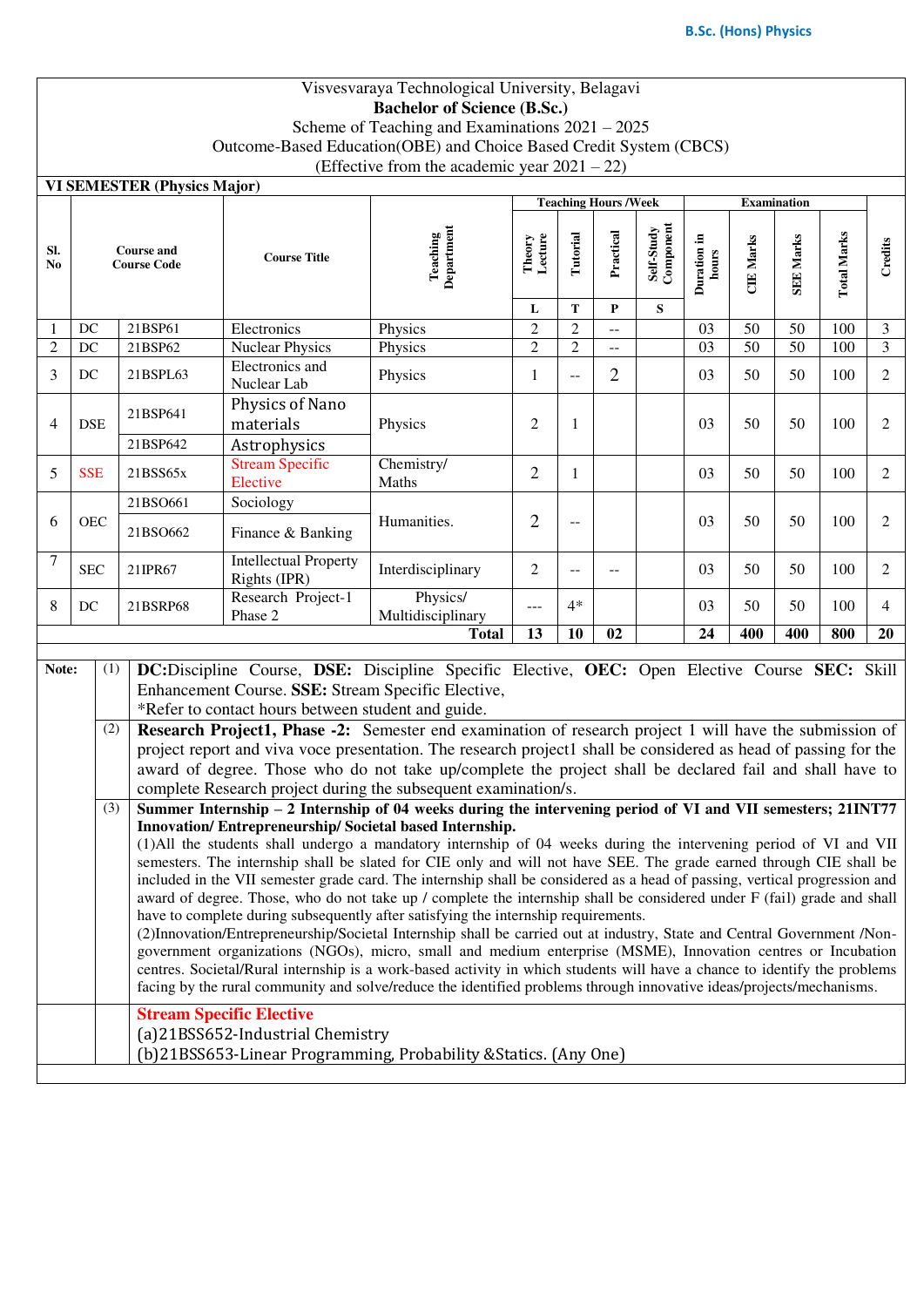**e di**

#### Visvesvaraya Technological University, Belagavi **Bachelor of Science (B.Sc.)** Scheme of Teaching and Examinations 2021 – 2025 Outcome-Based Education(OBE) and Choice Based Credit System (CBCS) (Effective from the academic year 2021 – 22)

|                       |                                         | <b>VII SEMESTER (Physics Major)</b> |                                                                                                                                                                                                                                                                                                                                      | (Effective from the academic year $2021 - 22$ ) |                                                                            |                  |                                |                              |                      |                    |                  |                    |                |
|-----------------------|-----------------------------------------|-------------------------------------|--------------------------------------------------------------------------------------------------------------------------------------------------------------------------------------------------------------------------------------------------------------------------------------------------------------------------------------|-------------------------------------------------|----------------------------------------------------------------------------|------------------|--------------------------------|------------------------------|----------------------|--------------------|------------------|--------------------|----------------|
|                       |                                         |                                     |                                                                                                                                                                                                                                                                                                                                      |                                                 |                                                                            |                  | <b>Teaching Hours</b><br>/Week |                              |                      | <b>Examination</b> |                  |                    | ∺ ہ ∺          |
| SI.<br>N <sub>0</sub> | <b>Course and</b><br><b>Course Code</b> |                                     | <b>Course Title</b>                                                                                                                                                                                                                                                                                                                  | <b>Teaching</b><br>Department                   | Lecture<br>Theory<br>L                                                     | Tutorial<br>T    | Practical<br>$\mathbf{P}$      | Self-Study<br>Component<br>S | Duration in<br>hours | <b>CIE Marks</b>   | <b>SEE Marks</b> | <b>Total Marks</b> |                |
| 1                     | DC                                      | 21BSP71                             | <b>Mathematical Physics</b>                                                                                                                                                                                                                                                                                                          | Physics                                         | $\overline{2}$                                                             | $\overline{c}$   |                                |                              | 03                   | 50                 | 50               | 100                | $\mathfrak{Z}$ |
| $\overline{2}$        | DC                                      | 21BSP72                             | Classical & Statistical<br>Mechanics                                                                                                                                                                                                                                                                                                 | Physics                                         | $\overline{2}$                                                             | $\overline{2}$   | $-$                            |                              | 03                   | 50                 | 50               | 100                | 3              |
| 3                     | DC                                      | 21BSPL73                            | <b>Advanced Physics Lab 1</b>                                                                                                                                                                                                                                                                                                        | Physics                                         | $\mathbf{1}$                                                               | $-$              | $\overline{2}$                 |                              | 03                   | 50                 | 50               | 100                | $\overline{2}$ |
|                       | <b>DSE</b>                              | 21BSP741                            | <b>Instrumentation Physics</b>                                                                                                                                                                                                                                                                                                       |                                                 |                                                                            |                  |                                |                              | 03                   | 50                 | 50               | 100                |                |
| $\overline{4}$        |                                         | 21BSP742                            | <b>Condensed Matter Physics</b>                                                                                                                                                                                                                                                                                                      | Physics                                         | $\overline{2}$                                                             | $\boldsymbol{2}$ |                                |                              |                      |                    |                  |                    | 3              |
| 5                     | <b>DSE</b>                              | 21BSP751                            | <b>Atmospheric Physics</b>                                                                                                                                                                                                                                                                                                           | Physics                                         |                                                                            |                  |                                |                              |                      |                    |                  |                    |                |
|                       |                                         | 21BSP752                            | <b>Thermo Electric Materials</b>                                                                                                                                                                                                                                                                                                     |                                                 | $\overline{2}$                                                             | $\mathfrak{2}$   |                                |                              | 03                   | 50                 | 50               | 100                | 3              |
| 6                     | <b>SEC</b>                              | 21BSO761                            | <b>Geography</b>                                                                                                                                                                                                                                                                                                                     | Humanities                                      | $\mathfrak{2}$                                                             |                  |                                |                              | 03                   | 50                 | 50               | 100                | 2              |
|                       |                                         | 21BSO762                            | Mass Communication &<br>Journalism.                                                                                                                                                                                                                                                                                                  |                                                 |                                                                            | --               | $-$                            |                              |                      |                    |                  |                    |                |
| 7                     | <b>INT</b>                              | <b>21INT77</b>                      | <b>Summer Internship-2</b><br><b>Innovation/</b><br>Entrepreneurship/<br><b>Societal based Internship</b>                                                                                                                                                                                                                            |                                                 | <b>Completed during the intervening</b><br>vacation of VI and VII semester |                  |                                |                              | 0 <sup>3</sup>       | 100                |                  | 100                | $\overline{2}$ |
| 8                     | DC                                      | 21BSPR78                            | Research Project -2 Phase -2                                                                                                                                                                                                                                                                                                         | Physics/<br>Multidisciplin<br>ary               |                                                                            | $2*$             |                                |                              | 03                   | 50                 | ---              | 50                 |                |
|                       |                                         |                                     |                                                                                                                                                                                                                                                                                                                                      | <b>Total</b>                                    | 13                                                                         | 11               | 02                             |                              | 24                   | 450                | 300              | 750                | 18             |
| Note:                 | (1)                                     |                                     | DC: Discipline Course, DSE: Discipline Specific Elective, SEC: Skill Enhancement Course.                                                                                                                                                                                                                                             |                                                 |                                                                            |                  |                                |                              |                      |                    |                  |                    |                |
|                       |                                         |                                     | *Refer to contact hours between student and guide.                                                                                                                                                                                                                                                                                   |                                                 |                                                                            |                  |                                |                              |                      |                    |                  |                    |                |
|                       | (2)                                     |                                     | Research project 2, Phase-1. All the students are required to submit the Title, synopsis and work plan.<br>The objective of the project work is $-$ To encourage the independent learning and innovative attitude of the<br>students. To develop interactive communication, organization time management and presentation skills. To |                                                 |                                                                            |                  |                                |                              |                      |                    |                  |                    |                |

without any fear, and face the audience confidently.

inspire independent and team working. To train the students to present the topic of project work in a seminar